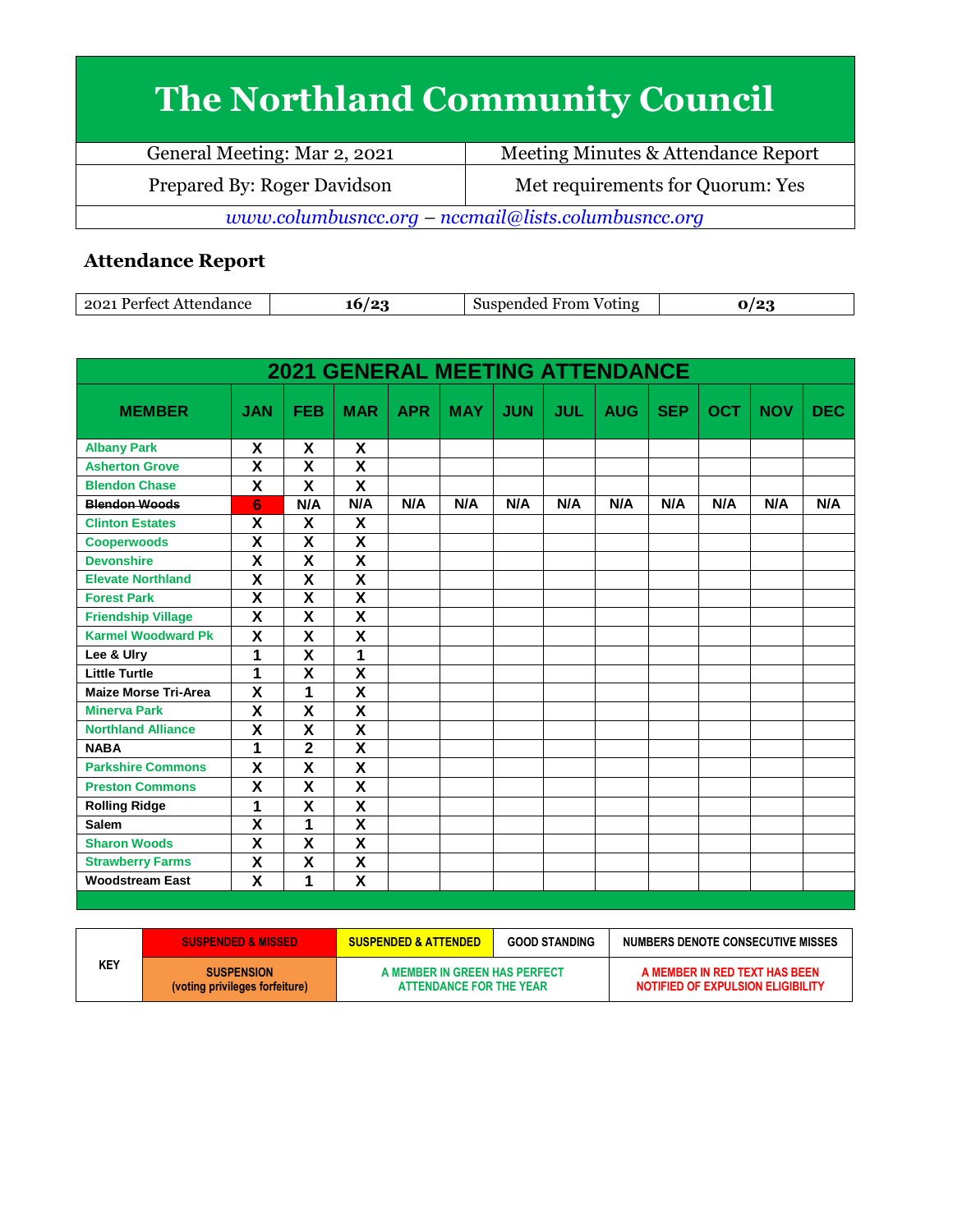| <b>Roll Call</b>                                                                                             | Roll was taken. See above chart for details.                                                                                                                                                                                                                                                                                                                                                                                                                               |
|--------------------------------------------------------------------------------------------------------------|----------------------------------------------------------------------------------------------------------------------------------------------------------------------------------------------------------------------------------------------------------------------------------------------------------------------------------------------------------------------------------------------------------------------------------------------------------------------------|
|                                                                                                              | <b>Liaison Reports</b>                                                                                                                                                                                                                                                                                                                                                                                                                                                     |
| <b>Columbus Fire Department</b><br>Station 24                                                                | No report<br>$\bullet$                                                                                                                                                                                                                                                                                                                                                                                                                                                     |
| <b>Columbus Police Department</b><br>Officer Scott Clinger<br><b>Officer Larry Geis</b>                      | Deferred to round table discussion                                                                                                                                                                                                                                                                                                                                                                                                                                         |
| <b>City Attorney's Office</b><br><b>Sarah Pomeroy</b><br>614-645-8619<br>scpomeroy@columbus.gov              | Hotel update $-2$ license objections<br>3 hotels running as shelters<br>$\bullet$                                                                                                                                                                                                                                                                                                                                                                                          |
| <b>Columbus Public Library Liaison</b><br>Keith Hanson (Karl Road Branch Manager)                            | Operation Warm event, gave out coats and snacks<br>$\bullet$<br>Library is open, still doing curbside pickup<br>$\bullet$<br>Homework health site<br>Website electronic resources<br>$\bullet$<br>Transition to new space this summer impact<br>$\bullet$                                                                                                                                                                                                                  |
| <b>FACT &amp; Consider Biking</b><br>David Roseman - djroseman@msn.com                                       | Note for service worksite registration<br>$\bullet$<br>www.earthdaycolumbus.org March 20 or April 22.<br>MAPLE CANYON SIDEWALKS info<br>$\bullet$<br>https://www.columbus.gov/Templates/Detail.aspx?id=2147511727<br>SR161 sidepath project info<br>$\bullet$<br>https://www.columbus.gov/Templates/Detail.aspx?id=2147511730                                                                                                                                              |
| <b>Northland Area Business Association</b><br>Dave Cooper                                                    | Zoom meeting second week of March, will email speaker<br>$\bullet$<br>when available<br>End of March, first of April will start 161 Cleanup<br>$\bullet$<br>Numerous businesses along 161 are closing / reopening as<br>$\bullet$<br>new businesses                                                                                                                                                                                                                        |
| <b>City of Columbus Community Liaison</b><br>Alfred Akainyah - aaakainyah@columbus.gov                       | Graffiti on Rail Road bridge discussion.<br>$\bullet$                                                                                                                                                                                                                                                                                                                                                                                                                      |
| <b>Columbus Community Engagement</b><br>Sandra R. López - srlopez@columbus.gov                               | Reimaging safety, held last meeting today $(3/2/2021)$<br>$\bullet$<br>Budget hearing yesterday (3/1/2021)<br>$\bullet$<br>Changes in City Council staff<br>$\bullet$<br>Solicitation Code meeting March 10 <sup>th</sup> , review language<br>$\bullet$<br>City Area Commission website<br>Dave Paul has had conversations with Council regarding<br>$\circ$<br>Question - Should we draft a letter regarding lack of<br>$\circ$<br>addressing NCC Dev - hold off for now |
|                                                                                                              | City is back to enforcing abandoned cars<br><b>Selected Discussions</b>                                                                                                                                                                                                                                                                                                                                                                                                    |
| <b>Stephanie Rhodes</b> Project Leader,<br>Development and Construction<br><b>National Church Residences</b> | Discuss email dtd: 2/26/2021, subj: Bretton Woods/ 4836<br>$\bullet$<br>Cleveland Ave. Tree Update<br>Phase 1 trees (90) plus all dead or dying trees on entire lot to<br>$\bullet$<br>be removed<br>Stephanie's contact via email -<br>$\bullet$<br>SRhodes@nationalchurchresidences.org                                                                                                                                                                                  |
| <b>Roundtable Discussion</b><br>Jeff Furbee, Chief Police Legal Advisor<br>Joe Gibson, Chief Prosecutor      | Policy changes regarding charging criminal cases such as<br>$\bullet$<br>minor theft discussion<br>Pertains to Non-violent misdemeanors<br>٠<br>95% requested summons have been approved<br>$\bullet$<br>Does not include/affect violent offenses                                                                                                                                                                                                                          |
|                                                                                                              | <b>NCC Officer Reports</b>                                                                                                                                                                                                                                                                                                                                                                                                                                                 |
| <b>Treasurer</b><br><b>Felix Quachey</b>                                                                     | Report distributed via email. Bill Logan (KWP) motion to<br>$\bullet$<br>approve, Roger Davidson (APHOA) seconded, motion<br>passed unanimously.<br>2021 dues Invoice available for download on NCC website.                                                                                                                                                                                                                                                               |